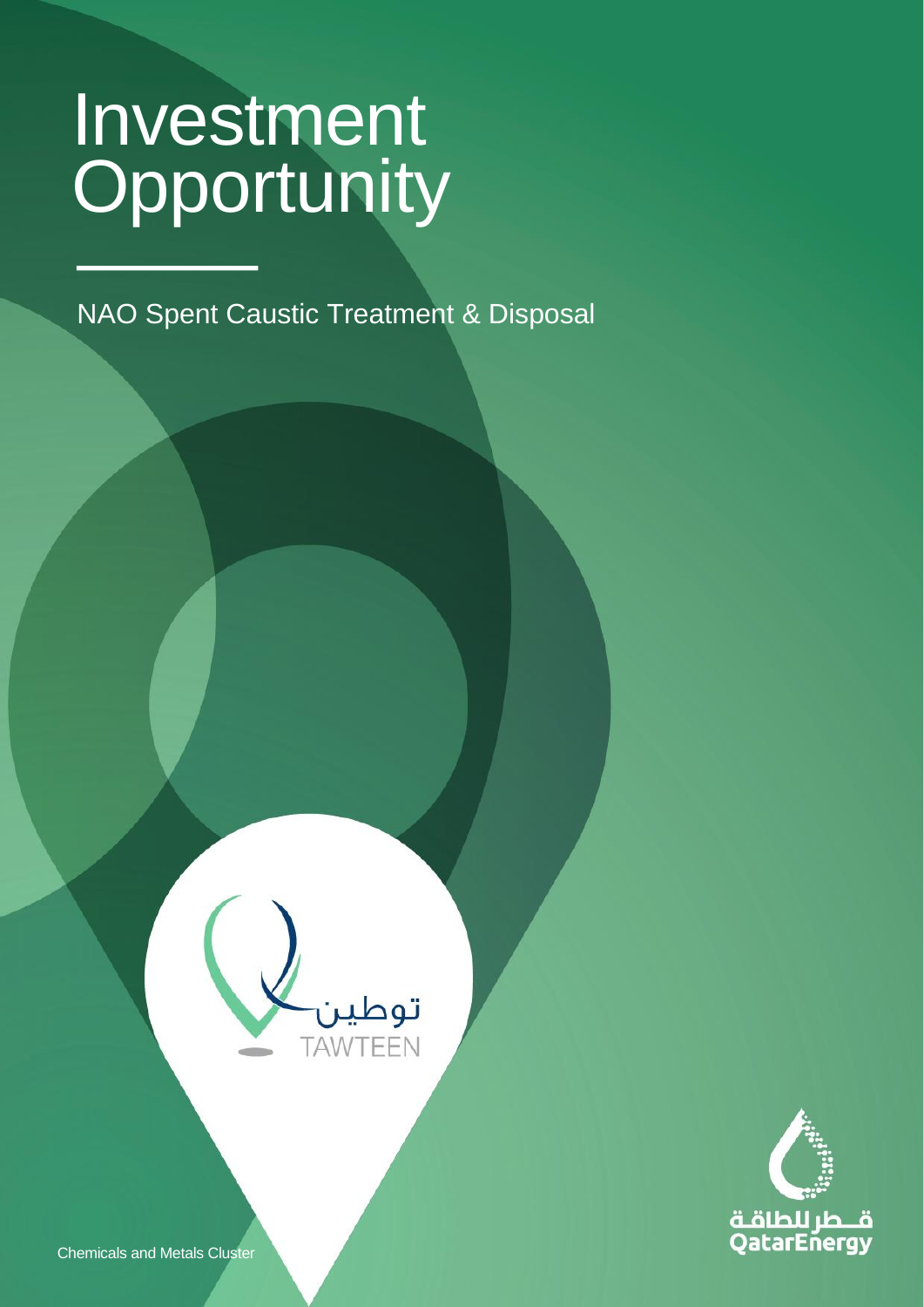

# **Executive Summary**

Tawteen's Chemicals and Metals Cluster covers products and services that would support further localization of the petrochemical, manufacturing & sustainability sector in Qatar and would cater to the requirements by the Energy Sector Companies. This Tawteen E-Brochure presents the opportunity for investors to build a facility to treat and dispose of produced Normal Alpha Olefin (NAO) spent caustic in Qatar.

In essence, Tawteen aspires for the Investor to develop the following local capabilities:

- Set-up a facility to treat and dispose NAO spent caustic with recovering capability (Sodium aluminate etc.)
- Establish logistical infrastructure to transport and store NAO spent caustic and recovered products.

To support this investment, QChem, the Contracting Entity will issue a Request for Proposal (RfP) to all Investors covering a 5-year contract worth QAR 3.6 millions/annum.

In addition, Tawteen will provide various incentives in infrastructure and supplier development as support to establishment.

Tawteen will also be conducting briefing sessions that will be communicated in the future to fully align on the process of evaluation and expectations of this opportunity.

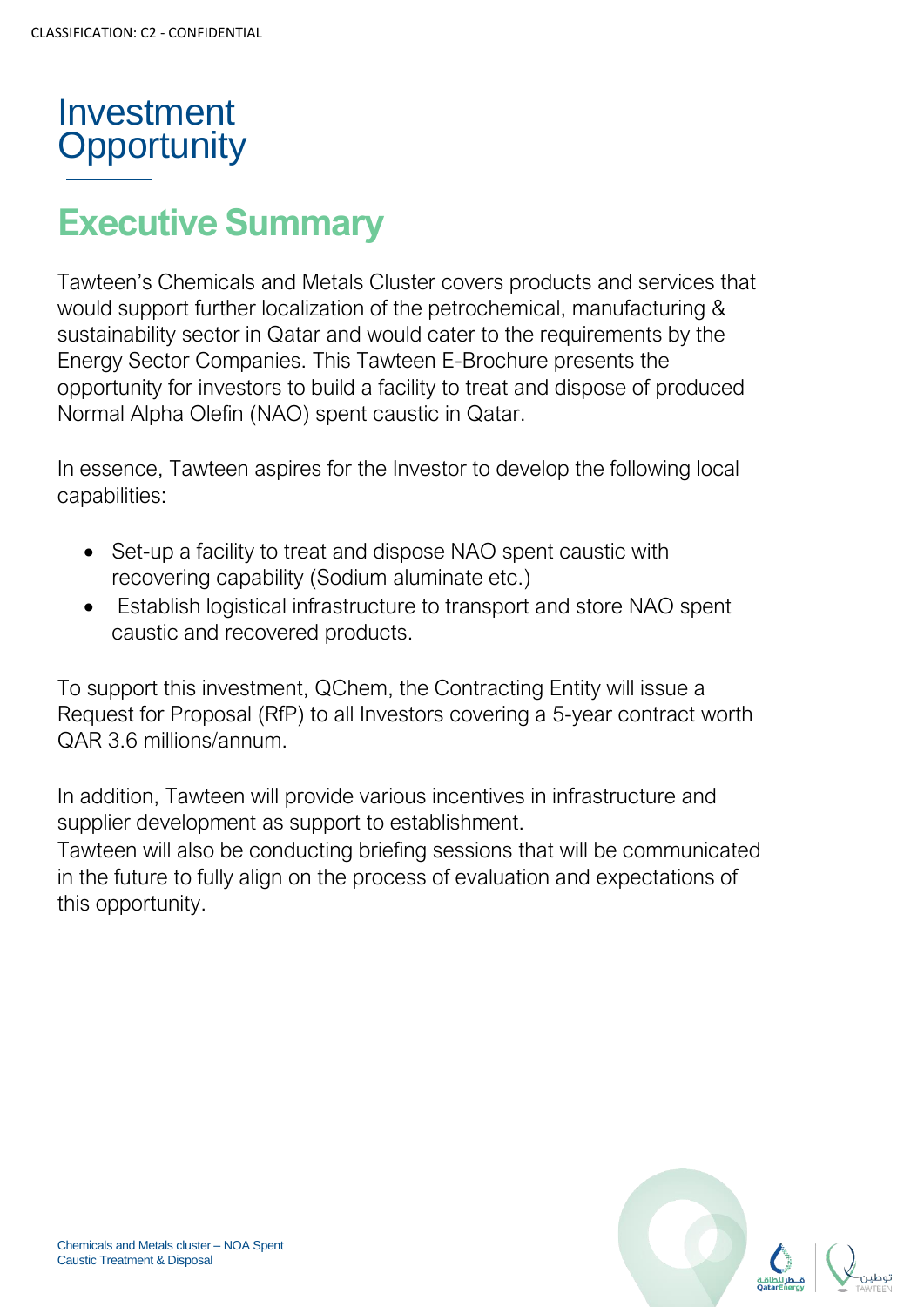# **Detailed Opportunity Description**

#### Treatment of NOA Spent Caustic

- The Q-Chem II's facility began operation in 2010 and includes a 350,000 MTA of highdensity polyethylene, and the first full range NAO unit in the State of Qatar with original production capacity of 350,000 MTA.
- The NAO unit produces a byproduct Spent Caustic stream that is stored in Spent Caustic Tanks.
- The Spent Caustic waste in liquid form is currently shipped to foreign based customer for treatment and disposal.
- TAWTEEN aims is to identify and find potential investors interested in treatment and/or disposal of the Spent Caustic using innovative technologies.



#### Strategic Fit

- Contribute to Qatar`s sustainability strategy
- Reduce dumping in landfills & greenhouse emissions
- Reduce environmental impact of Chemical waste

#### Localization Opportunity Scope



Supporting Commitment:

Combined: QAR 3.6 million / annum for 5 years

Contracting Entity:

Out of Scope In Scope



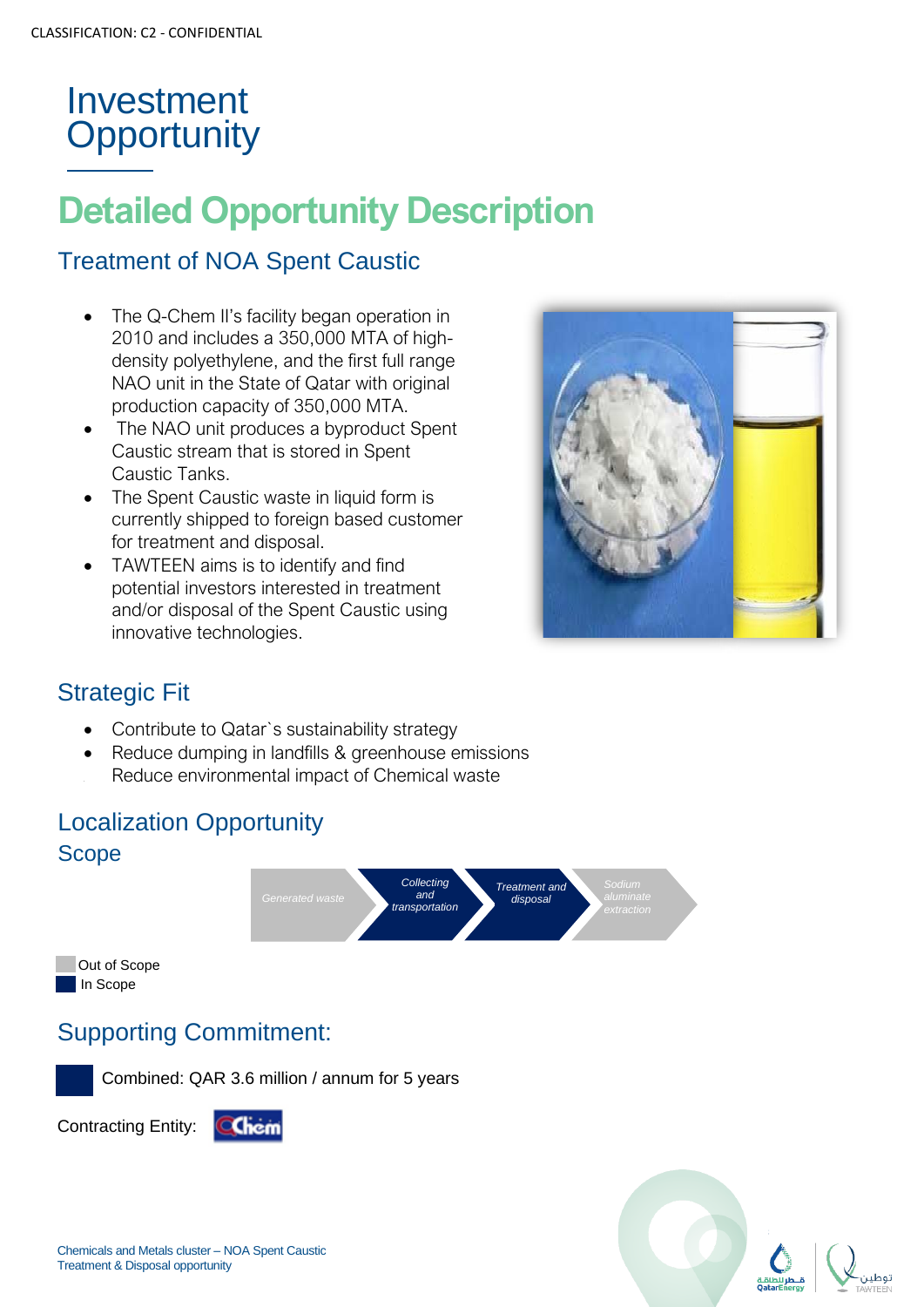# **RfP & Investor Pack Collection**

Interested investors can collect the RfP and Tawteen Investor Pack from QChem though the following steps:

- To send request email to the Tender Committee Secretary email and contact information mentioned below on 15/05/2022 that you would like to collect the RfP and Tawteen Investor Pack with the email subject title being:
- [Request to Collect Tawteen / QChem RfP] Disposition of Spent Caustic

Ms. Nouf A Al-Mutawa

Secretary Tender Committee

Email: [naalmutawa@qchem.com.qa](mailto:naalmutawa@qchem.com.qa)

Phone: 00974 44847679

QChem RfP

Tawteen Investor Pack